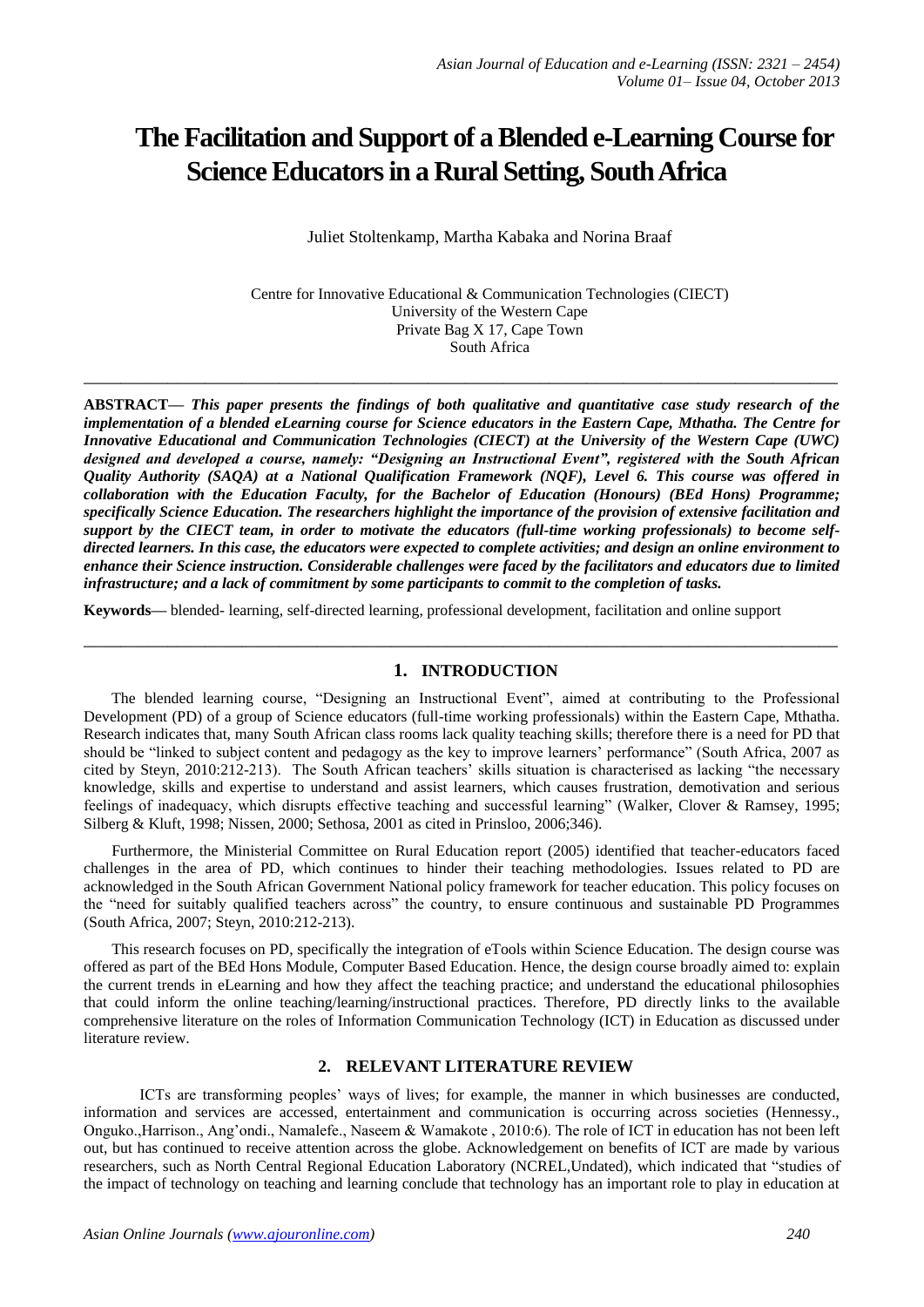all school levels from Grade 0 to Grade 12". Marshall (2002:1) likewise indicates that "research both historical and contemporary, suggests that technology-based instruction can and does result in learning".

It's evident that, efforts are being made by governments to ensure that their national policies incorporate ICT's frameworks' for purposes of enhancing teaching and learning in a general perspective. The white paper on e-Education in South Africa (2003:3) is a good example as it acknowledges ICT as one of the drivers of positive change in education. The white paper furthermore, debates that ICT provides "new learning opportunities and access to educational resources opportunities" needed to support traditional forms of teaching. Other researchers have also supported the opinion on the positive roles played by ICT in fostering change in education at all levels. This denotes that educators have no reason to not embrace any available opportunities in terms of technologies so as to support their traditional forms of teaching and help the learners become computer literate. School management processes also benefit on opportunities provided by ICT (Ferrari, Cachia & Punie, 2009; Condie., Munro., Seagraves & Kenesson, 2007:3). Therefore, any government that capitalises in educational ICT would impact largely on economic and social development of a country; an example of the United States (US) is provided - where the government has invested in ICT as "there are many more computers per 1, 000 people than in the less developed countries such as those in Africa". This particular research acknowledges that ICT development in terms of distribution in South Africa is lacking; hence, need for a balanced distribution between urban and rural areas (South African Institute for Distance Education , 2010:13).

Whoever, in efforts to ensure effective and efficient ICT adoption in the education sector in the developing countries' like South Africa, numerous challenges are experienced such as, the high cost involved, lack of trained staff and frameworks, among others (Fundmen, 2010). This specific Programme under study has therefore played a major part in enhancing the educators ICT skills, specifically eSkills. Besides it has been commonly agreed that though a country like South Africa has one of the best policies in the world, it has also proved demanding when it comes to implementation these policies on the ground- which is a common scenario in developing economies. Henceforth, an existence of a policy doesn't imply an automatic execution. These challenges' have partly resulted to low adoption of ICT's in poorer parts of the country and in particular teacher-educators have not yet fully enjoyed the benefits of ICT in line of their professions. According to International Forum of Educational Technology & Society (2005), **"**educators should aim to use technology to enhance individual learning as well as to achieve widespread education and expect the technology to blend with their individual approach to instruction". This may include an eLearning blended-learning course to enhance traditional face-to-face instruction; a course that can be marketed to other South African educators especially across rural-areas. Therefore, educators' making efforts to acquire relevant ICT skills need be supported; and any generalisation on adult-educators being self-directed learners must be avoided. Literature has shown that adult learners also need online support so as to become self-directed learners, as discussed below.

Every learner young or adult is expected to take control of their own learning (traditional modes and online modes), as this promotes effective instruction and the achievement of set goals. This statement emphasised on the need for a "paradigm shift from instructor-led to learner-centered instruction". This shift views traditional modes of instruction as no longer adequate in impacting new skills on learners (Grace, 2009:3; Collins & O'Brien, 2003). Traditional modes of instruction can be enhanced with online instructions; as online interactions have substantiated their relevance to the learners, due to benefits such as; in providing a platform for sharing of ideas among course participants, a good forum for discussing issues, provides opportunities for numerous ways of solving problems, and a consistent interaction is maintained within the online environments between instructor and learners-which is regarded as "the most essential component of any successful web-based course, as cited by Lim,1998 in (Grace, 2009:3). Thurmond & Wambach (2004) also views online "interaction as key to the success of distance learning".

The researchers of this paper feel that, consistent interaction creates a strong support component which further can automatically encourages self-directed learning among the learners, especially when dealing with adult learners whom are not interested in technology as compared to younger generation. Interaction in this research Programme entailed what Thurmond (2003) called, an interaction among learners and facilitators, as "the learner's engagement with the course content, and technological medium used in the course ,which results to reciprocal exchange of information", (Thurmond and Wambach, 2004). Constant facilitation and support is also relevant as Lai (2011:98) maintains that, online learning still remains "relatively new domain of adult education practice and its advanced and unique features require adult learners to have some preparations and skills beforehand". Though adult learners are described as more motived to learn as compared to younger generations, having been "away from formal learning and having to adapt to the online learning environment can be quite challenging even for the most motivated and intelligent students" (Kelly, 2012). Therefore, adult learners need relevant motivation and support so as to become self-directed learners (SDL). Support is needed even more by those who have limited or no previous basic ICT skills and specifically in the application of relevant eTools.

The participants in this research had very limited basic eSkills which required the facilitators to commit on supporting them throughout the 3 phases. Such support enabled most of them to finalise their course as expected, though more time had to be added as majority had failed to meet the deadlines. Every course designer must therefore, acknowledge "that online learning support is an essential part of the online learning process in guiding learners and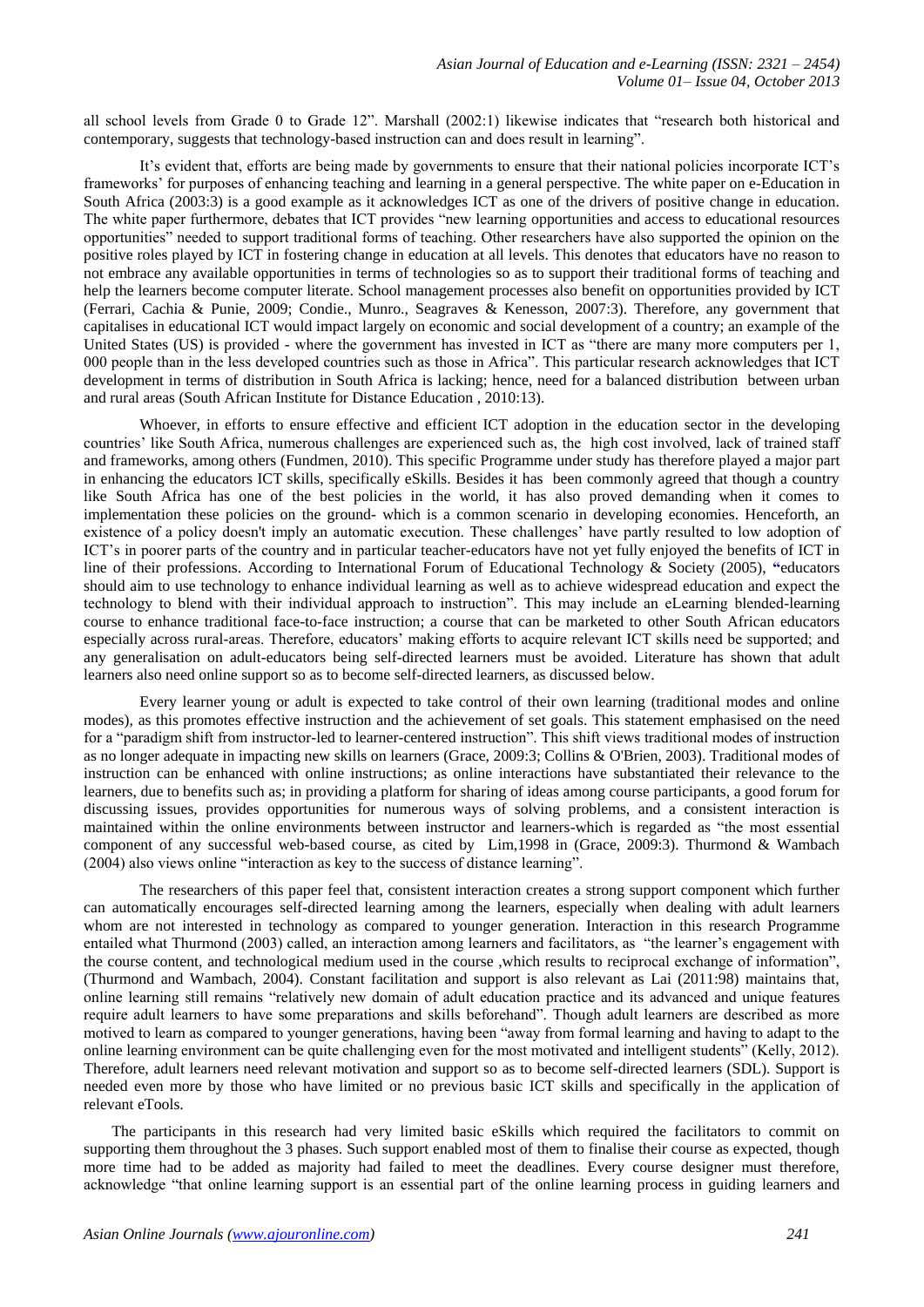providing feedback" as cited by authors such as Coomey & Stephenson, 2001; Oliver, 2001, in (Grace, 2009:4). Consequently, assumptions must not be made/generalised that every adult student is SDL; therefore those in charge need to investigate and make decisions on some of the key Pedagogical concerns of the target course participants for example; adult learners' fluency and perception in using (ICT), basic literacy skills in ICT, and commitment to learning or Self-Directed Learning Readiness (SDLR). This will lead to a successful effectiveness of any online learning environments as well as face-to-face interactions (Lai 2011:98).

#### **3. METHODOLOGY**

This research entailed a case study of 29 Science teacher-educators (full-time working professionals) within the Bachelor of Education (Honours) Degree Programme, at UWC. These educators had to engage in a Computer-Based Education module; specifically the eLearning Design course, where they were expected to engage in the integration and use of eTools to enhance teaching-and-learning. The Design course was designed and structured into three (3) phases whereby each participant underwent two face-to-face training interventions (1 week each); and four (4) weeks active participation within an online environment.

Both qualitative and quantitative inquiry design were applied. Data was collected through distributing questionnaires prior to; during and after the face-to-face eLearning Design workshop. In addition, feedback from discussion forums related to the online phase of the course were analysed and documented.

The questionnaires were distributed and 29 participants responded to each. These questionnaires focused on: access to resources; resources and time management; skills/eSkills; competencies and attitudes; team work; institutional ICT capacity and previous teachers' professional development. The retrieved information was valuable as the facilitators gained a better understanding of the participants' skills and course expectations; as well as the benefits of the eTools for teaching-and-learning.

During the online phase an environment was created whereby the participants were expected to engage and submit formal tasks: respond to 11 discussion topics; develop an instructional strategy and planning document; and create a small online instructional event. The researchers analysed and reported on the responses and submission of tasks. Lastly, the researchers reported on the participants' presentations which were recorded on the final day of phase 3. The educators were expected to demonstrate the affordances of the use of various eTools – in relation to their specific subject-matter.

Hence, the following discussions reflect the findings of the extensive facilitation and support of this blended eLearning Design Course that encouraged and motivated the working educators to become self-directed learners and complete the course.

#### **4. DISCUSSIONS**

The discussion below highlights five main categories, with related themes which are aligned to an existing body of literature. The structure of the blended eLearning course is discussed in detail to highlight a scaffolding support methodology which enabled the participants to complete and attain certification. The researchers identified the following themes: (i) structure: scaffolding approach for working educators; (ii) linkage between access to resources vs. time management, face-to-face interactions, competencies and skills, and team/group work relations; (iii) ICT capacity and previous teacher Professional Development (PD); (iv) communication and support; and (v) constant monitoring and evaluation.

#### *4.1 Structure: Scaffolding approach for working educators*

The course was designed and structured into three (3) phases whereby each participant underwent two face-toface training interventions (1 week each); and four (4) weeks active participation within an online environment. This structure enabled the working participants to complete related tasks and inevitably attain certification. Scaffolding approach in course structuring has been found as one way of ensuring authentic learning tasks are in place, which enables students to both engage and "improve their learning experiences as cited by Herrington & Oliver 2000 in (Abraham & Jones, 2008:1).

#### *4.1.1 Phase 1: Familiarisation and support*

During phase 1, the facilitators focused on the preparation and support of the educators to enable them to engage within an eLearning platform and within Personal Learning environments (PLEs). Hence the educators were expected to complete digital components which would be integrated into their online classrooms, namely: a picture collage, digital photostory and an edited video (formative assessment tasks).

Despite a lack of internet connectivity during this phase, sixteen (16) participants managed to complete online tasks within the institutional eLearning platform, SAKAI (iKamva) – using their cellular/mobile phones and 3G cards. It should be noted that all participants managed to complete their offline digital components.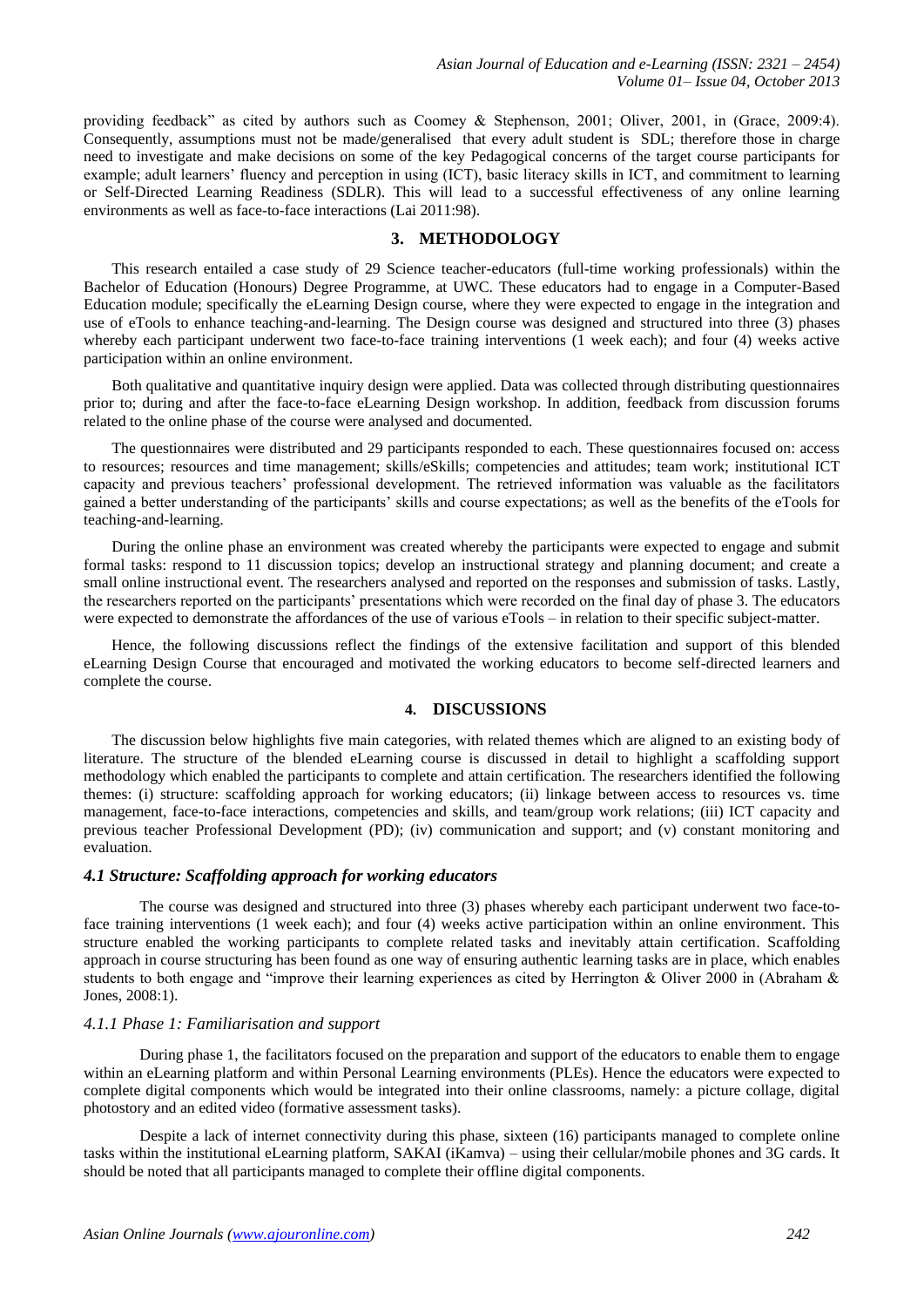#### *4.1.2 Phase 2: Substantive online engagement and support*

During this phase, the facilitators focused on the creation of a scaffolding learning pathway which included discussion topics and practical tasks. Hence this approach enabled the educators to complete incremental milestones (assessment tasks); which inevitably assisted them to complete their formal assessment task. The 'Creation of a small online teaching/instructional event', focusing on the application of the eTools for their specific subject matter. Adult learners may be very motivated in taking an online course, but this exercise may face lots of challenges, hence need for constant support (Kelly, 2012).

#### *4.1.3 Phase 3: Application and support*

During this final phase of the Programme, the facilitators extensively assisted the participants with the final completion of their 'small learning interventions', as most of them had not completed as expected during the online phase 2. Hence the facilitators had to support the educators during this face-to-face workshop in order for them to: structure course content/learning material into manageable units of work; add relevant articles/reading material into online course resource folder; link relevant reading material to content pages; and embed digital media components (relevant graphics, videos, digital poster and digital story). In addition the online classroom had to include relevant discussion topics and assessment tasks.

Furthermore, the facilitators had to assist the participants with their final presentations for the last day of the face-to-face workshop. This assistance included the creation of narrated PowerPoints, video and digital stories. These final presentations were video-recorded; and contributed to their overall performance.

#### *4.1.4 Relevance of designing a scaffolding learning pathway*

The facilitators used a scaffolding approach, creating a learning pathway which included incremental milestones (completion of assessment tasks). These milestones were aimed at encouraging the working educators to achieve certification for the design of an online classroom. Vygotsky defined scaffolding as "role of teachers and others in supporting the learner's development and providing support structures to get to that next stage or level" Raymond, 2000, cited in (Van Der Stuyf, 2002: 6).

## *4.1.4.1 Learning Pathway 2A: Creation and Application of Collages and Digital Stories*

This learning pathway included 4 discussion topics and related practical tasks, which were aimed at assisting the educator to complete components that would be integrated into the final assessment task. "Learning pathways" refers to what and how students learn as they move towards their learning and career goals. As well as the subjects they choose, this learning includes the key competencies and the ability to manage learning and career choices" (New Zealand Curriculum, 2011:1).

The facilitators expected that the learning pathway would enable the educators to complete their components without difficulties. However, only 64% of participants responded to discussion topics; and submitted related tasks. Figure 1 represents the participation in learning pathway 2A.



*Figure 1: Participation during learning pathway 2A*

#### *4.1.4.2 Learning pathway 2B: Completing your final assessment task*

This learning pathway included 7 discussion topics and related practical tasks, which were also aimed at the completion of an interactive online classroom. It should be noted that even though the facilitators enhanced the pathway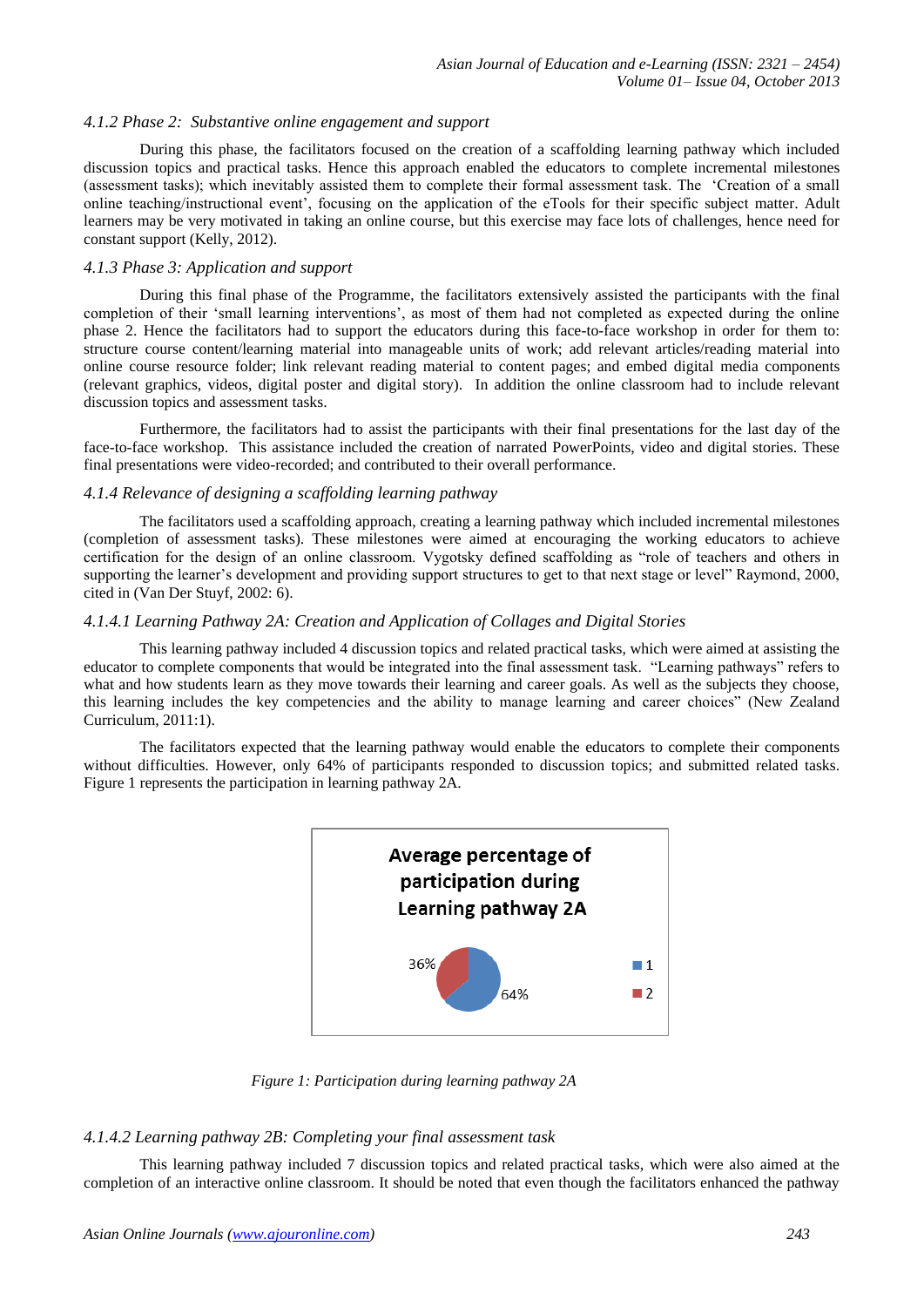with instructional material (screen captures); only 71% responded to discussion topics and submitted related tasks. Figure 2 represents the participation in learning pathway 2B.



*Figure 2: Participation during learning pathway 2B*

The researchers highlight that the overall online participation was a success, as 69% managed to respond within discussion topics and submit related tasks. Moreover the facilitators observed that through the provision of a scaffolding support approach, the participants were able to commit and complete tasks.

#### *4.2 Relating themes*

This section aims to demonstrate to the readers' how the following themes: access to resources vs. time management; skills and competencies; face-to-face interactions; and team/group work relations relate to each other and influence participant commitment.

#### *4.2.1 Access to resources vs. time management*

The availability of resources had a direct impact on time management and commitment to online course participation. The prior-learner questionnaire reflected on ICT capacity. Eighteen (18) respondents had internetconnected computers at home; while 10 participants had home computers with no internet access. It should be noted that only 1 participant stated that he/she had no access to a computer and internet.

In addition, the prior-learner questionnaire reflected on issues related to time-management. Seventeen (17) respondents made effort to meet submission deadlines; whilst 12 respondents stated that they could not manage their time optimally.

Furthermore, the availability for personal study time was addressed. Twenty-six (26) respondents indicated that they were able to commit between  $0 - 7$  hours per week; whilst 3 respondents indicate 8 or more hours per week However, the post-questionnaire confirmed the observations made by the facilitators, indicating that most participants were only able to commit 2-4 hours per week. A lack of resources also had a direct impact on the competencies and skills of the participants.

#### *4.2.2 Skills and Competencies*

The prior-questionnaire indicated that 98 % of the participants were able to make use of basic word processer functionalities. However, only 14 responded that they were able to upload files (basic word processing skill).

Additionally the prior-questionnaire indicated that only 4 respondents were able to take on troubleshooting issues. Twenty-two (22) participants indicated that they would need assistance. Requested to comment on the quality of their reading skills, 12 respondents indicated that they had good reading skills; 16 respondents described themselves as fair readers; whilst 1 respondent described him/her as a poor reader.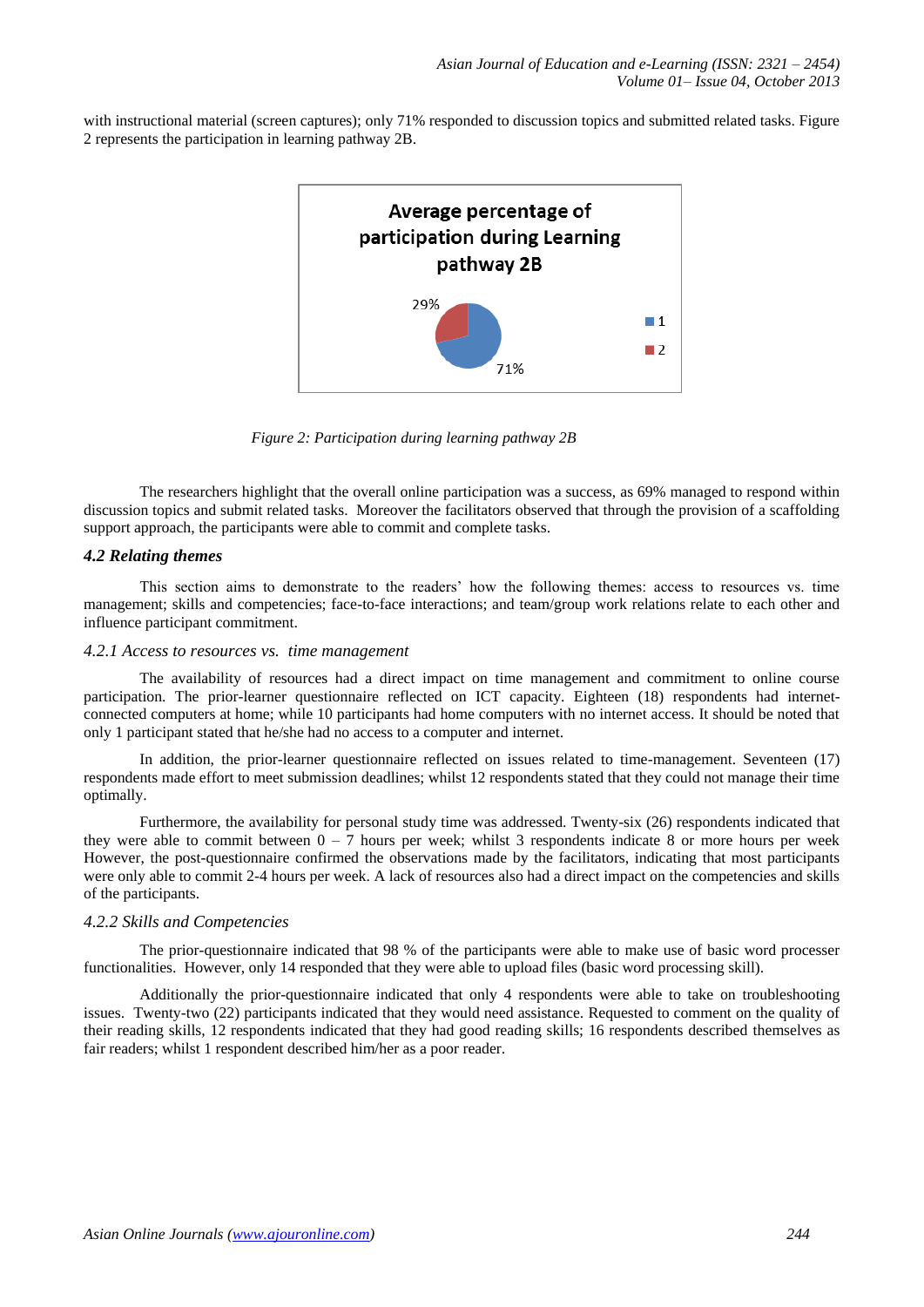If educators have the necessary ICT competencies and skills, their teaching methodologies will be enhanced, as ICT is seen as an important component in "the future of education **(** ingimlas, 2009:1). Hence, "during the teaching and learning process, that means blend it in education, not put it at the centre of education" (Trucano, 2012). Moreover, Torgesen (Undated) reflected on the importance of good reading skills for adult learners. A lack of necessary competencies and basic skills impacts the face-to-face interaction and facilitation**.** 

#### *4.2.3 Face-to-face interaction*

Participants' prior-learner questionnaire established that 24 respondents placed relevance to face-to-face interaction. They stated that face-to-face interaction always has a place during learning interactions. As a result during the face-to-face phases the facilitators reported that 100% of the participants sought for assistance/support from the facilitation team; to complete milestones.

Face-to-face interaction has for a long time received positive responses by different course participants in different regions across the globe, for example research carried in the University of Melbourne, in the department of Informing Science Institute, students interviewed emphasised on relevance of face-to-face communication as the most motivating reason when it comes to selecting preferable program model (Miliszewska, 2007:1; Shackelford and Maxwell, 2012). Face-to-face interaction offers participants' opportunity for group relations.

#### *4.2.4 Team/ work group relations*

Twenty (20) respondents indicated that they preferred working in groups as it provides an opportunity for sharing of ideas. On the other hand 9 respondents preferred working independently. A team is defined as work group or unit that aims at working "with a common purpose through which members develop mutual relationships for the achievement of goals/tasks" as discussed by Harris and Harris, 1996 cited in (Luca & Tarricone, 2001:369).

Working in groups might not directly mean experiencing good relations. As a result, participants were also asked to comment on how they relate with their colleagues. Twenty-eight (28) respondents reported that they value good working relations with others colleagues. Evaluation reports indicated that, the facilitators observed high levels of participants' work-relations during face-to-face phases.

The above discussions have demonstrated the linkage between: access to resources vs. time management; competencies and skills; face-to-face interactions; and team/group work relations relate to each other and influence a participant's commitment. The Figure (3) below represents a graphical summary of the responses.



Figure 3: Graphical presentation of responses.

# *4.3 ICT capacity and previous teacher Professional Development (PD)*

Participants were from 21 different secondary schools in Mthatha such as, St. James Senior, Mcobohoho, Khanya Naledi Combined School, Ntukayi Senior, Nomaka Mbeki Senior, Badi Senior and Msobomvu. These educators had access to various ICT resources (refer to Table 1).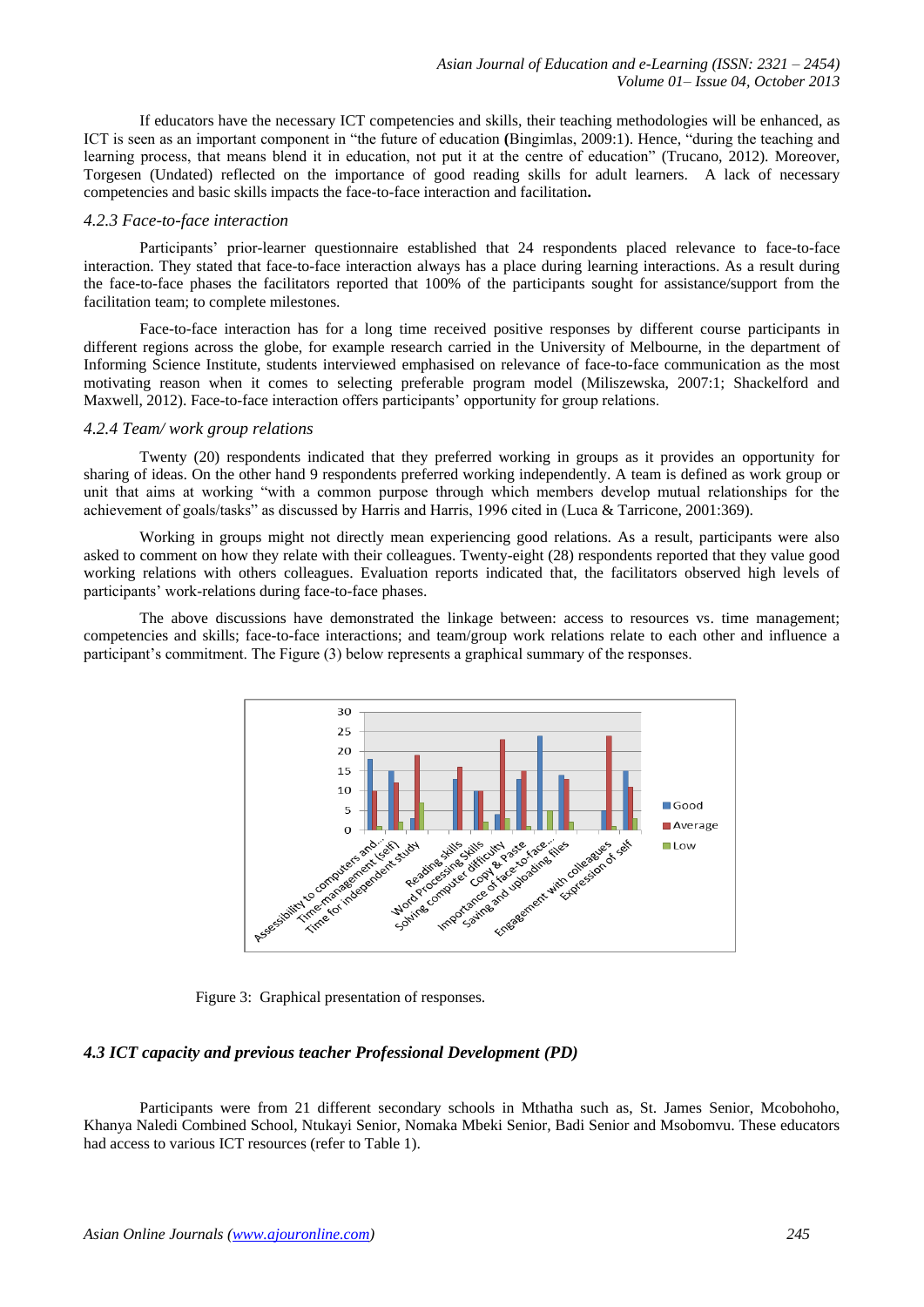| <b>ICT Resource</b>                                                         | <b>Available?</b> | <b>Not Available</b> |
|-----------------------------------------------------------------------------|-------------------|----------------------|
| Desktop/laptop computer for work use                                        | 21                | 5                    |
| Personal email account                                                      | 25                | 1                    |
| School intranet                                                             | 3                 | 23                   |
| Internet                                                                    | 9                 | 17                   |
| Printer                                                                     | 24                | 2                    |
| Digital cameras                                                             | 9                 | 17                   |
| Technical support                                                           | 9                 | 19                   |
| Digital projectors/interactive whiteboards                                  | 7                 | 19                   |
| Desktop computers for student use in your<br>classroom                      | 17                | 20                   |
| Desktop computers for student use elsewhere at<br>school (eg. computer lab) | 6                 | 13                   |
| Laptop computers for student use                                            | $\overline{2}$    | 24                   |

*Table 1: ICT resources available within schools*

The table points to a minimal state of ICT resources within the secondary schools. However, this blended eLearning Programme provided the educators with a basket of Open Source eTools, making them less dependent on the school resources. The eTools and attained eSkills enabled the creation of teaching-and-learning objects to enhance their face-to-face instruction. Moreover, these eTools also enable the educators to effectively conduct administrative and reporting duties; for example "new innovative technologies can help schools' improve the quality of administrative activities and processes" (infoDev, 2010:8).

In addition, the educators had been engaged in various PD Programmes. However, none of the participants had engaged in an eLearning design course, focussing on the infusion of ICTs. Instead, 80% of the respondents indicated they had been exposed to basic computer literacy skills Programmes, funded by the Department of Basic Education or self-funded initiatives.

According to Harwell (2003), PD should not be a once-off activity, rather entail continuous events. Thus the lack of ICT resources did not hinder this PD Programme. The provision of Open Source eTools by the CIECT team enabled the participant to achieve milestones independently (i.e. not dependant on school resources).

#### *4.4 Communication and support*

Constant communication and support was maintained throughout the Programme, through various modes of delivery such as, uploaded instructional manuals; discussions forums; telephonic support and emails. For example, regular emails were sent on a weekly basis to remind participants about submissions; and also entailed instructional manuals related to the completion of specific practical tasks.

*"Dear educators we are currently in the sixth (6) week of the Design an Online Teaching/Instructional Event online phase. By now you should have submitted your posters and digital photo stories and we thank those who have contributed in the discussion forum thus far. We would like to encourage you to continue to visit the iKamva site (http://ikamva.uwc.ac.za) in order for you to complete the final assessment task".*

Providing appropriate support for participants was critical, especially during the online phase, as they were expected to work independently. Sims, 2000 (cited in Sims , Dobbs & Hand, 2002:515), maintains that "in addition to the typical help systems, announcements and guides, a more explicit support is required to bring the learners' into the online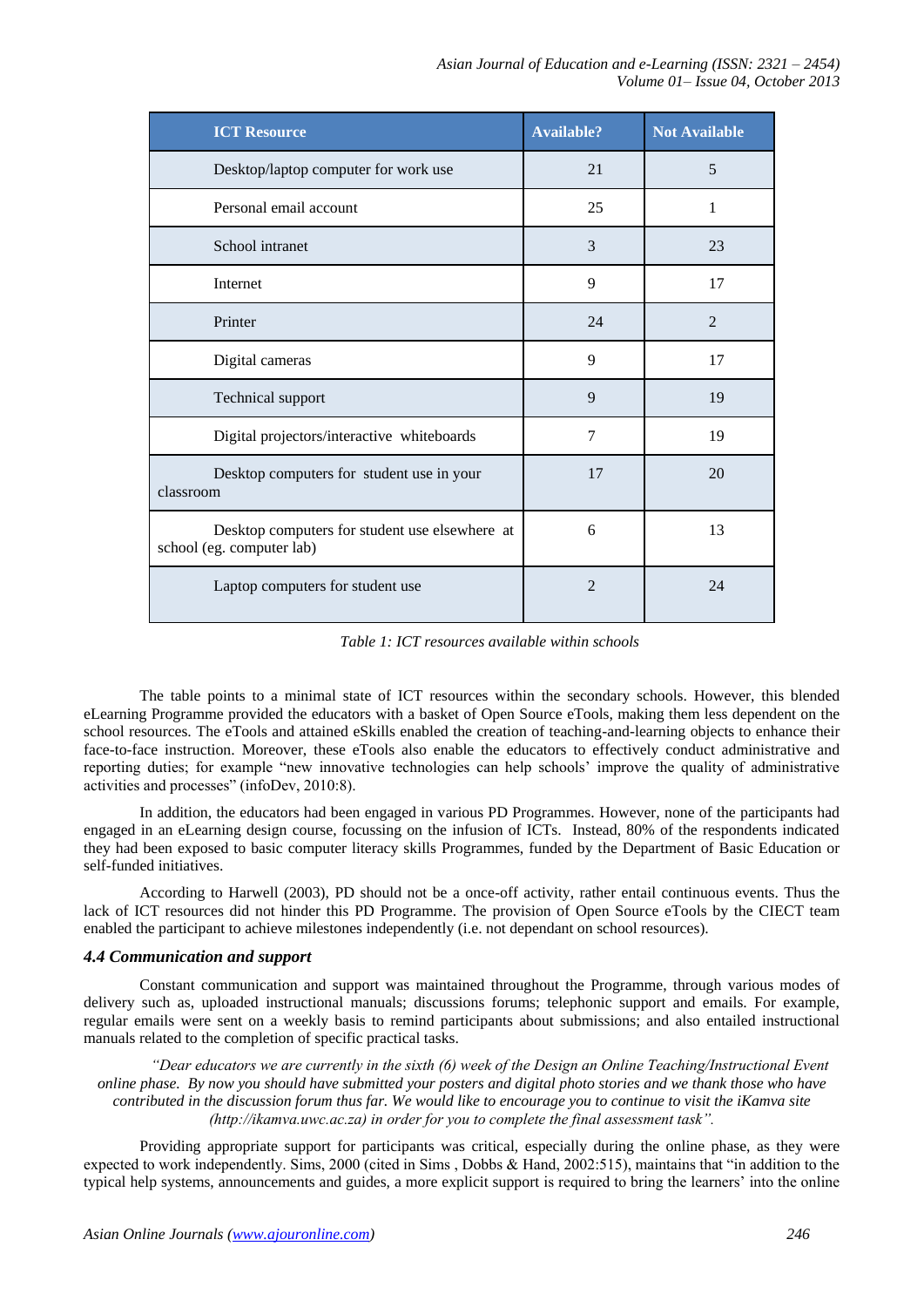environment, especially by eliminating assumptions that learners' will know what to do and why they are doing it". Constant communication and support encouraged the participants to achieve milestones; and moreover demonstrate they could achieve this independently (working online within their specific environments).

#### *4.5 Constant monitoring and evaluation*

Facilitators continuously monitored and tracked the progress of each participant as they proceeded through the learning pathways (1 – 3). An average result of 58% was recorded for the completion and submission of practical tasks, online engagement and oral presentation during the final face-to-face session. However, 3 participants did not complete the Programme, due to 1 participant only engaging in the final face-to-face session; and the others only engaged in some online activities. Most (99%) participants created online environments, which included elements of structure and lesson plans. It should be noted that only 8 participants managed to create relevant links to resources; only 9 participants setup online assessment activities; and only 4 participants managed to setup an online discussion environment with relevant topics linked to subject matter.

According to the analysis of the evaluation questionnaires, respondents indicated that the basket of eTools received during the Programme would benefit these educators. eTools within the LMS and PLEs (picture collage, digital photostory, and narrated PowerPoint and youtube videos) were acknowledged as very beneficial for the enhancement of face-to-face teaching.

Continuous monitoring and evaluation entailed extensive support processes by the CIECT team, which motivated the participants in completion of their milestones. The goal of monitoring and evaluation is to observe progress and explain change (Wholey, Hatry & Newcomer, 2010).

The above discussions reflect on the continuous monitoring and communication which entailed considerable commitment and support by the CIECT team, motivating these educators (full-time working professionals) to complete tasks; and moreover enabling them to become self-directed learners within interactive online environments.

# **5. PROGRAMME CHALLENGES**

Both participants and facilitators faced challenges during the training Programme phases. During the face-toface phases, the lack of internet connectivity impacted largely on the interactive participation. Even though, the participants were expected to bring along necessary resources (3G cards, laptops, flash-drives and relevant content related to their subject-matter); only a few participants could access and create online environments during this phase. Hence, the workshop was described by participants as very costly as they had to purchase data-bundles in order to access the online environment via their mobile cellphones.

It should be noted that the main challenges which impacted the Programme were experienced during the online phase, as the participants were expected to engage in discussion topics and submit tasks. Despite the facilitators continuously supporting the educators through various modes of delivery (uploaded instructional manuals; discussions forums; telephone support and emails), most of them failed to meet submission deadlines. This led to the extension of the time-frame of the Programme; and added to the extensive support by the CIECT team.

Also if a participant was not computer literate, it impacted on the attainment of advanced eSkills (creation and embedding of digital stories; posters; podcasts; videos into an online environment). Thus, the participant required extensive assistance with basic functionalities, such as copying, pasting and downloading instructional materials.

# **6. CONCLUSION AND PROGRAMME RECOMMENDATIONS**

The research paper has reflected on the relevance, impact and lessons learnt of the blended eLearning course, 'Designing an Instructional Event' for educators (full-time working professionals). The successful completion rate of the course is highlighted due to the extensive facilitation, motivation and support by the CIECT team. Additionally, a scaffolding support methodology further enhanced the participants to actively engage in both the face-to-face and online phases of the Programme. The Programme was aligned to PD for educators (full-time working professionals); and structured to enable them to become self-directed learners.

The researchers recommend that more time should be allocated to the face-to-face training phase as it requires extensive facilitation and support methodologies. Furthermore, a dedicated support team is required to follow-through from conceptualisation to delivery of the Programme. In addition, there is a need for continuous Professional Development (PD), specifically, the infusion of ICTs into the curriculum. This will enable full-time working professionals -educators to attain eSkills; and apply the effective use of eTools to enhance teaching-and-learning.

It is important that the Government, in collaboration with other stakeholders (Civil Society, Business and HEIs), invest optimally in ICT infrastructure and relevant PD training Programmes. Hence, this research paper will be followed by a comparative research study, focusing on the delivery of the blended eLearning Programme, in an urban and rural setting.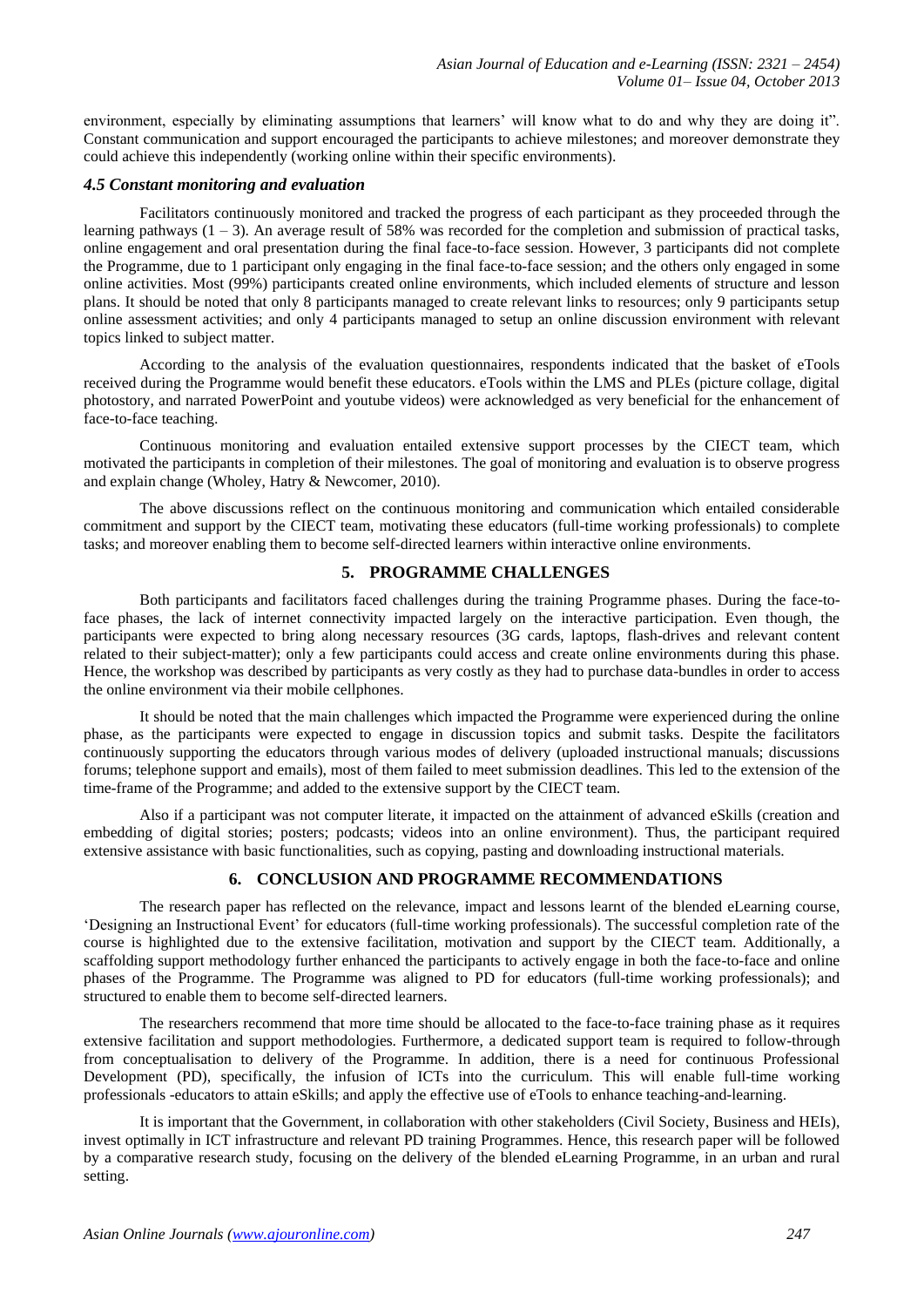The researchers stressed that through the effective design and implementation of a blended eLearning Programme; full-time working professionals -educators will be able to select relevant eTools for effective teaching-andlearning within their various disciplines.

## **7. References**

- 1. Binghimlas, K. A, "Barriers to the successful integration of ICT in teaching and learning: A Review of Literature", Eurosia Journal of Matematics, Science and Technology Education, vol. 5, no. 3, pp. 235-245, 2009.
- 2. Center for Technology in Learning, U.S. Department of Education, Evaluation of Evidence-Based Practices in Online Learning: A Meta-Analysis and Review of Online Learning Studies", 2010.
- 3. Department of Education, White Paper on e-Education. Transforming Learning and Teaching through Information and Communication Technologies. Pretoria: South Africa, 2003.
- 4. Department of Education-learning Africa Report, "The e-learning Africa Report 2012". Available at: http://www.elearning-africa.com/report2012.
- 5. Ferrari, A., Cachia, R. and Punie, Y "ICT as a driver for creative learning and innovative teaching, pp. 345-367 in Measuring Creativity", in Proceedings for the conference "Can creativity be measured?" Brussels, May 28-29, 2009, Edited by Ernesto Villalba, EUR 24033 EN, 2009.
- 6. Harwell, S. H, "Teacher Professional Development: It's Not an Event; it's a Process," Unpublished thesis. Available at: http://www.cord.org/uploadedfiles/HarwellPaper.pdf, 2003.
- 7. Herselman, M. and Britton, K.G, "Analysing the role of ICT in bridging the digital divide amongst learners", South African Journal of Education, Vol. 22,no.4, pp. 270-74,2002.
- 8. Hennessey's., Onguko, B., Harrison, D., A, E.K., Namalefe, S., Azra Naseem. and Wamakote, L (Eds.), " Developing use of ICT to enhance teaching and learning in East African schools: A review of the literature" Cambridge, UK and Dar es salaam, Tanzania: Faculty of Education, University of Cambridge and Aga Khan University, Institute for Educational Development - Eastern Africa, 2010.
- 9. infoDev, "Essay II ICT in School Education (Primary and Secondary)", Available: http://www.infodev.org/infodev-files/resource/InfodevDocuments\_1016.pdf, 2010.
- 10. James, T, "Towards a Better Understanding of the ICT Sector in South Africa: Problems and Opportunities for Strengthening the Existing Knowledge Base", Tina James Consulting, u.d.
- 11. Ley, K., "Motivating the distant learner to be a self-directed learner", paper presented at the 20th Annual Conference on Distance Teaching and Learning. Available: http://www.uwex.edu/disted/conference/Resource\_library/proceedings/04\_1395.pdf, downloaded October 10, 2006, 2004.
- 12. Luca, J. and Tarricone, P, "Does emotional intelligence affect successful teamwork?", in Proceedings of the 18 th Annual Conference of the Australasian Society for Computers in Learning in Tertiary Education at the ASCILITE, pp.  $367 - 376$ , 2001.
- 13. Marshall, J. M, "Learning with Technology Evidence that technology can, and does, support learning. A white paper prepared for Cable in the Classroom". Available: http://www.dcmp.org/caai/nadh176.pdf, 2002.
- 14. Marold, K., and Haga, W, "The emerging profile of the on-line learner: Relating course performance with protests, GPA, and other measures of achievement, in proceedings of the Information Resource Management Association (IRMA) Conference ,pp. 248-251, 2003.
- 15. Mdlongwa, T, "Information and Communication Technology (ICT) as a Means of Enhancing Education in Schools in South Africa: Challenges, enefits and Recommendations", Available: http://www.ai.org.za/wp-content/uploads/downloads/2012/10/No.-80.-ICTas-a-means-of-enhancing-Education-in-Schools-in-South-Africa.pdf, 2012.